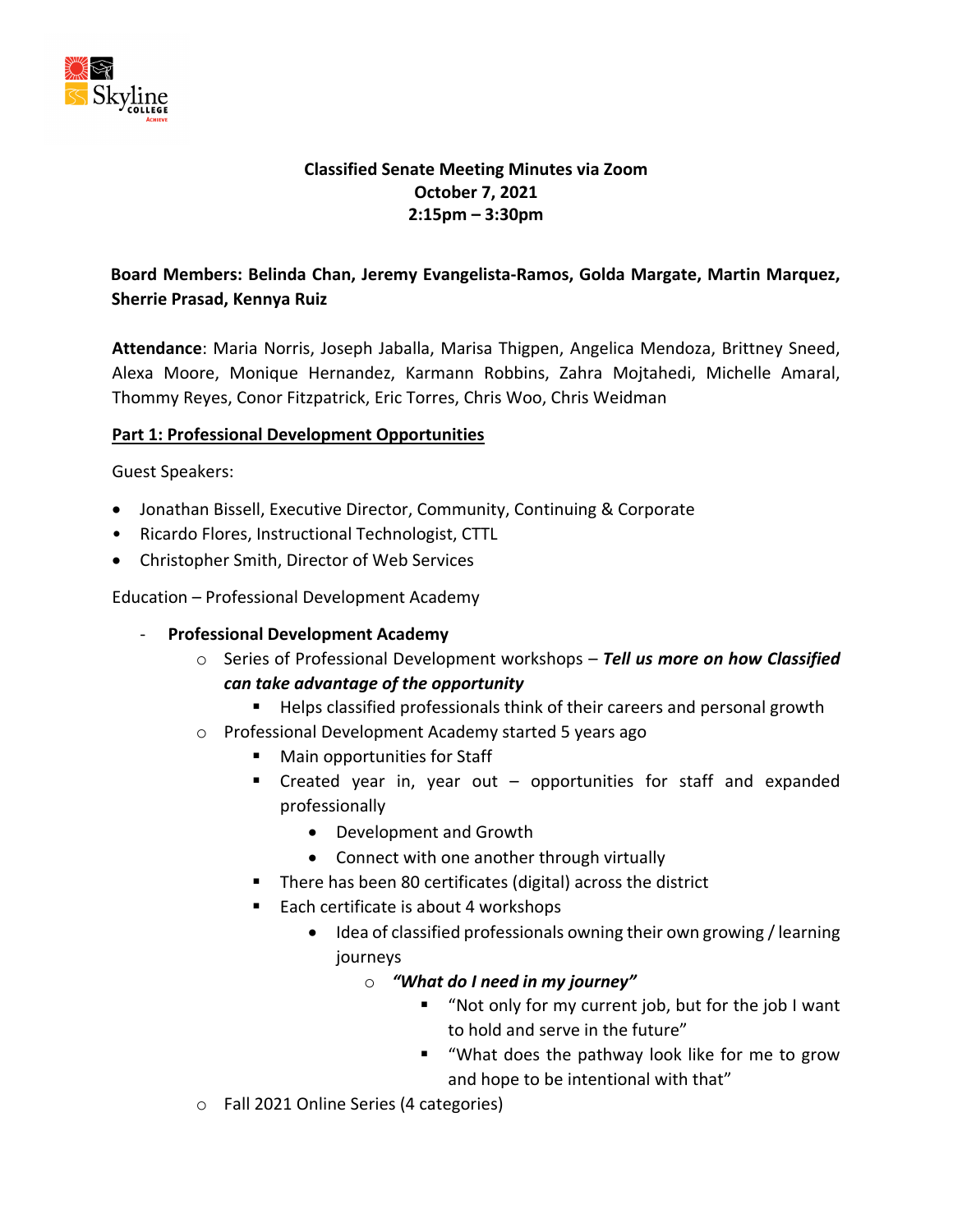- Working Success, Office Technology, Health/Mindfulness, Leadership
	- Classified have the option to take 2 in Fall, 2 in Spring (receive a certificate
	- Leadership has a lot of options, basic series but opportunities to grow
- *"How do we have time to do this?"*
	- If we don't invest time in ourselves, who will?
	- Supervisors to advocate and support classified to complete Academy
- 'How leadership series is beneficial for classified staff?'
	- Designed for staff, even if it is opened to other leaders (district opportunity)
- How do we have time to complete professional development?
	- I MAKE TIME
	- Method: look at series and input in personal calendar
	- If we don't engage, democracy/shared governance fizzles out
	- Help yourself first before helping others
	- **Suggestion**: *Building Professional Development in classified Senate meetings?*
	- Hard to get us all together in one room/one space
	- Building in 30 mins of PD into classified meetings
	- Every meeting has a new topic, rotates based on current needs

## o **Suggestions:**

- Trainings on programs: Smartsheets and Formstack
- 4 models to get what you need
	- Outcomes/Results
	- Behaviors that will get us there
	- Learning experiences for behavior changes
	- how do people feel /how will we measure about the learning experiences
- $\circ$  Here is an example of LA Pierce CC and how they have a Flex Day Track focused entirely on the needs of classified [https://sites.google.com/view/big-fall-launch-](https://sites.google.com/view/big-fall-launch-2020/home)[2020/home](https://sites.google.com/view/big-fall-launch-2020/home)
	- One thing to learn tool vs. knowing how to use it in a sufficient way
	- Having real life examples during a training session
	- Use it in way we can communicate in our day to day work: Emails, CTTL, Flex
- o *Centralized place to access information: JUST for Skyline* 
	- Reminders that PD is happening
	- Website/Portal/Monthly Newsletter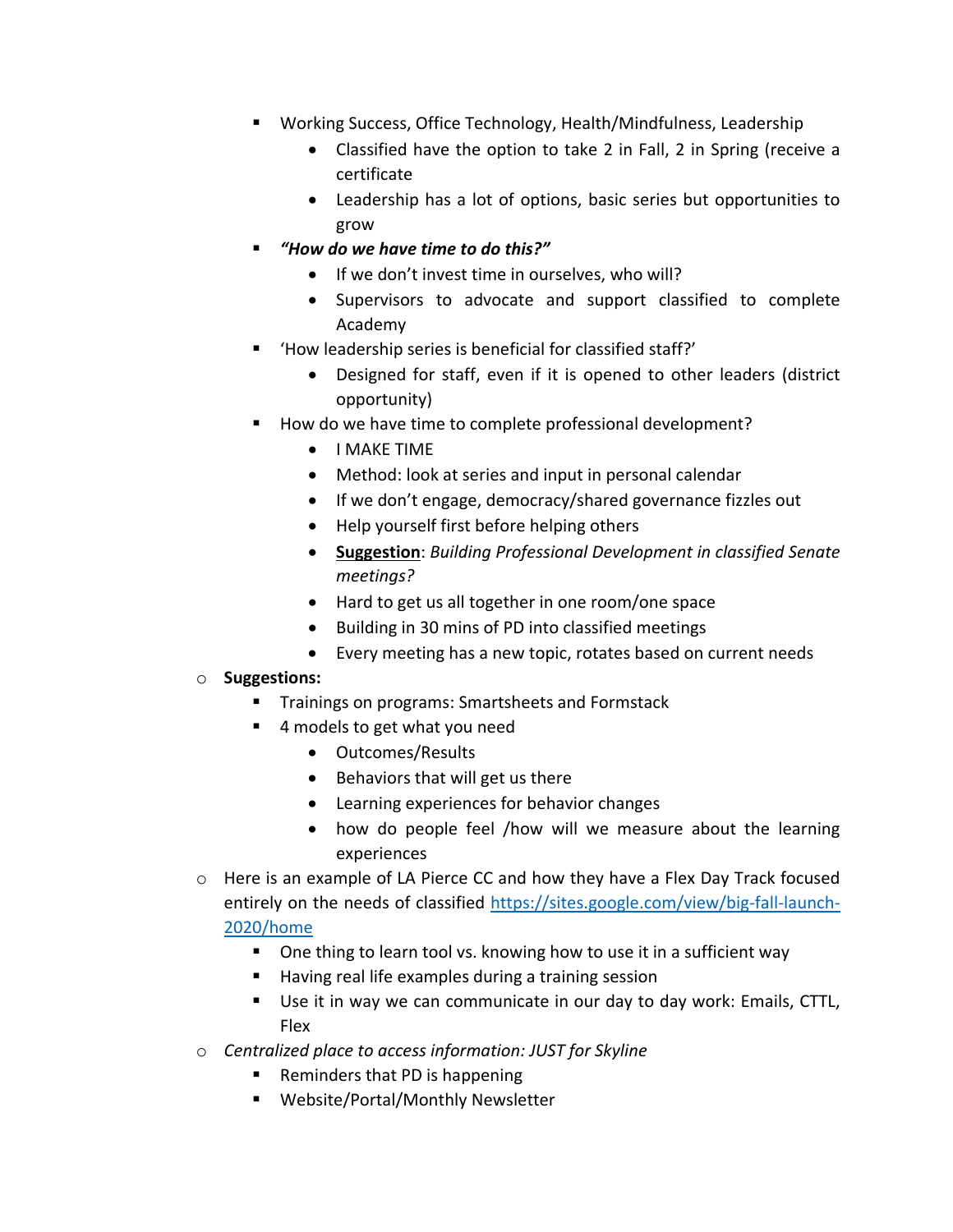- *WHAT Professional Development is available?* 
	- $\circ$  Webpage to go to / show campus specific training opportunities
	- o Scheduling ahead of time
		- A page where classified can still access with no opportunity lost
- Building in PD in Classified Meetings
	- Building it into meetings because people are SHOWING up to the meetings
	- Brown Bag sessions: multi subject, informal

### **Part II: Senate Business**

- **1.** Review and Approval of May and September 2021 Minutes
	- Approval of May 2021 Minutes
		- (M/S Michelle Amaral/Barbara Lamson)
	- Approval of September 2021 Minutes (M/S Maria Norris/Barbara Lamson)

## **2. Announcements**

- Anti-Asian Hate Resolution Task Group
	- The resolution was adopted by CGC at the September 22<sup>nd</sup>, 2021 meeting. A call for representatives to join the task group will be sent out to the campus community.
- Class Cancellation Task Group
	- A Class Cancellation Task Group has been formed to focus on a collaborative solution across the College to create guidelines to prepare us for Spring enrollment. The task group will consist of administrators, faculty, classified professionals and students. An email will be sent to the Classified Senate to seek classified representatives for this task group. If anyone is interested in joining the task group, please contact Sherrie Prasad.
- Facilities Master Plan Survey
	- Sherrie reminded the senate that the Facilities Master Plan Survey has been sent to everyone and asked everyone to complete the survey before Friday, October  $8<sup>th</sup>$ .
- IEPI Visit (October 8, 2021)